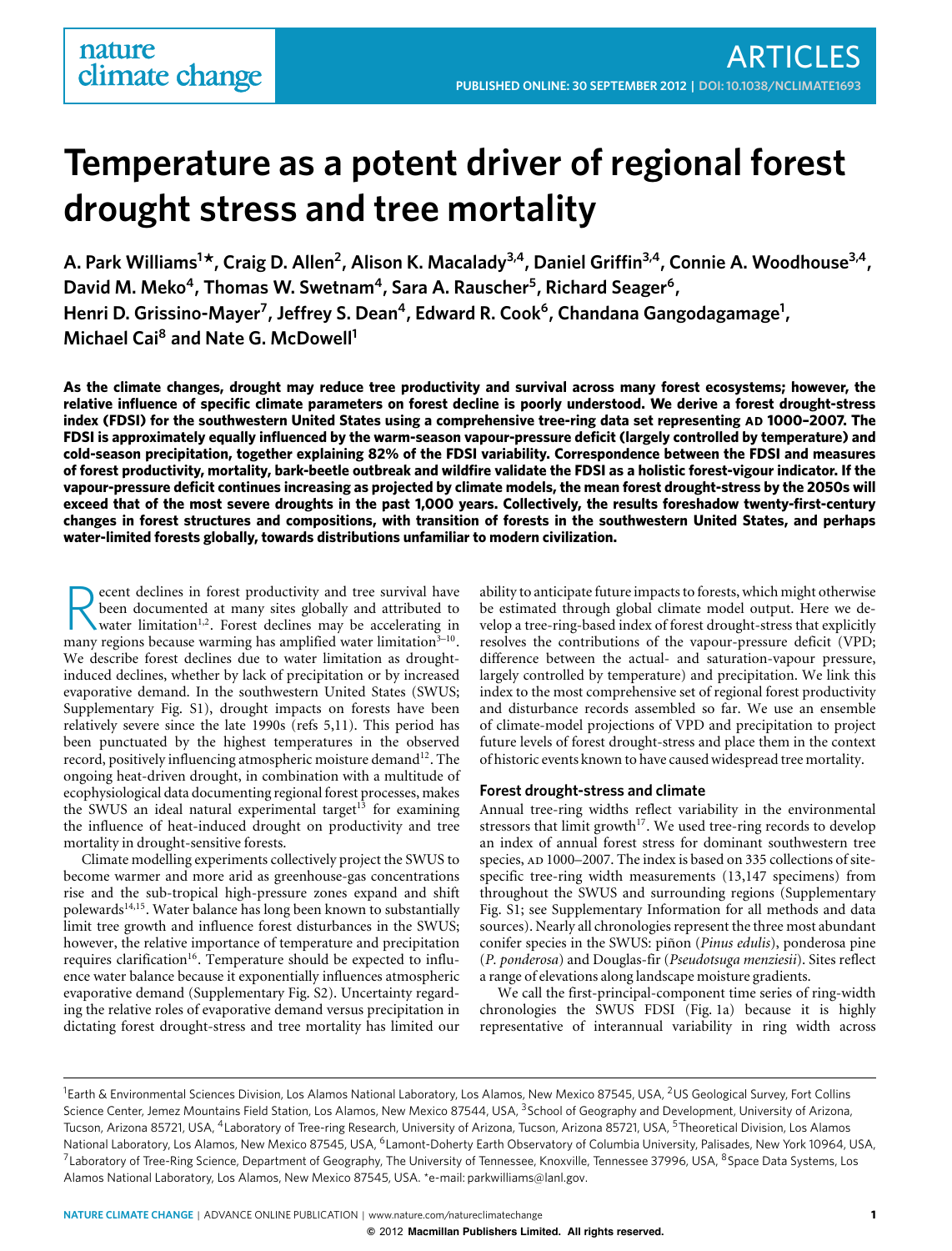

<span id="page-1-0"></span>**Figure 1** | **Correlation between the FDSI and climate. a**, The annual FDSI derived from tree ring-width index records (red, 1896–2007) and estimated with climate data using equation [\(1\)](#page-1-1) (black, 1896–2012). See Supplementary Fig. S3 for estimated confidence ranges in the FDSI values. **b**, Curves show correlation between the estimated and the actual FDSI, allowing predictive contributions of the warm-season VPD and cold-season precipitation to vary from 0 to 100% and 100 to 0%, respectively. The straight lines connect optimal correlations with axes. Grey areas represent 95% confidence intervals.

space and species (Supplementary Fig. S1) and because the index correlates well with observed drought-related climate variables. See Supplementary Fig. S3 for sample size and error. The FDSI is unique because it explicitly represents regionally coherent tree-growth variability calculated from all available ring-width records from the three main conifer species in the SWUS. In contrast, climate-reconstruction approaches (for example, ref. [18\)](#page-4-12) are tuned to represent a specific drought variable during a specific season, using only ring-width records that correlate well with the drought variable of interest.

Considering observed climate data during 1896–2007, the FDSI most strongly correlates with the log of cold-season precipitation (positive relationship) and the warm-season VPD (a combination of the previous August–October and growing-season May–July VPD, negative relationship). The FDSI can be estimated using the following formula:

<span id="page-1-1"></span>Estimated FDSI =  $0.44$ [zscore(ln(P<sub>ndjfm</sub>))]

$$
-0.56[zscore((VPD_{\underline{aso}}+VPD_{\underline{m}jj})/2)] \ (1)
$$

where the subscripts are the initials of months, underlined initials indicate months of the previous year, and zscore indicates timeseries standardization so values during 1896–2007 have a mean of zero and a standard deviation of one (Supplementary Information). Coefficients in equation [\(1\)](#page-1-1) indicate that the warm-season VPD and cold-season precipitation (P) account for 56% and 44% of the predictive power, respectively (derived visually in [Fig. 1b](#page-1-0)). Combined, these variables account for 82% of the tree-ring-derived FDSI variability ( $p < 0.0001$ , 95% confidence:  $0.74 \le R^2 \le 0.88$ ). Relative contributions of the warm-season VPD and cold-season precipitation were stable throughout the instrumental period [\(Fig. 1b](#page-1-0)).

The seasons when precipitation and the VPD are best correlated with the FDSI are consistent with our knowledge of plant physiology. Stemwood growth in the SWUS is most strongly dependent on soil–water recharge from cold-season precipitation<sup>13,[19](#page-5-0),20</sup>. Warming in spring and summer causes the VPD to increase exponentially (Supplementary Fig. S2) and soil moisture decreases through evapotranspiration. Increased VPD coupled with limited soil moisture increases the potential for hydraulic failure (collapse of water columns within xylem cells) and can force prolonged stomatal closure, decreasing photosynthesis, growth rate and carbohydrate reserves<sup>16[,21,](#page-5-2)22</sup>. Correlation between growth and the VPD does not extend into August, consistent with observations of a mid- to late-summer shutdown of radial growth among SWUS trees (for example, refs [17](#page-4-11)[,19\)](#page-5-0). Instead, the FDSI is negatively correlated with the August–October VPD of the previous year. Although these months are not entirely within the warm season, the mechanisms by which the previous autumn VPD limits tree growth are similar to those of the warm season. When conditions allow, photosynthesis continues during August–October after cambial shutdown, allowing allocation of carbohydrates to reserves that influence radial growth during the following growing season<sup>17</sup>. The VPD during this period can also influence soil-moisture recharge by subsequent cold-season precipitation $17$ .

The FDSI reflects variability in regional-scale vegetation growth, as supported by the strong correlation between the FDSI and the satellite-derived regional normalized difference vegetation index (NDVI) during 1981–2012 [\(Fig. 2a](#page-2-0)). The FDSI and NDVI both capture ongoing decline in productivity following the mid-1990s as well as a minimum in 2002. Turn-of-the-century drought conditions reduced productivity and ecosystem uptake of atmospheric carbon throughout western North America<sup>10</sup>.

#### **Tree mortality**

Ongoing drought-driven decline in regional productivity is associated with widespread tree mortality in the SWUS. Considering the three focal species in this study, FDSI and NDVI minima in 2002 were followed by an approximate doubling of the proportion of dead individuals in the SWUS [\(Fig. 2b](#page-2-0)). Other studies<sup>5,[23](#page-5-4)[,24](#page-5-5)</sup> document widespread post-2002 mortality for piñon, which occupies the most arid habitat of the three focal species, but the same is true for ponderosa pine and Douglas-fir.

Much of the conifer mortality in the 2000s was caused by factors influenced by bark-beetle attack and wildfir[e9](#page-4-13)[,11,](#page-4-5)[13](#page-4-7)[,25](#page-5-6)-28 Bark-beetle populations seem to grow during relatively warm periods and specifically target drought-stressed trees with weakened defences<sup>9,[25](#page-5-6)</sup>. Considering aerial survey data for 1997–2011, we find a negative temporal correspondence between the 2-year running FDSI and the SWUS area that experienced bark-beetle-induced mortality of at least 10 trees per acre [\(Fig. 2c](#page-2-0)). Although a longer record is needed to confirm the relationship between the FDSI and beetle-induced tree mortality, the multi-year relationship between the area impacted by bark beetles and the FDSI makes sense because bark-beetle populations grow and decline over multiple seasons<sup>25</sup>. Importantly, the logarithmic scale of the left-hand *y* axis in [Fig. 2c](#page-2-0) suggests that incremental increases in drought conditions promote exponential increases in the potential for beetle-induced tree mortality. SWUS bark-beetle outbreaks may also be influenced by forest-stand density, which has generally increased in the past century owing to forest management practices<sup>13[,29](#page-5-8)-32</sup>.

Our results also indicate a strong exponential correspondence between forest drought-stress and satellite measurements of forest and woodland area burned by wildfire [\(Fig. 2d](#page-2-0)). This is consistent with regional analyses of fire scars left on tree rings before observed records (for example, refs [13,](#page-4-7)[26,](#page-5-10)[33\)](#page-5-11). Using SWUS fire-scar data from a network of sites more than four times as dense as those used by previous studies (for example, ref. [13\)](#page-4-7), we find that the probability of an extensive wildfire year in the SWUS was exponentially related to the FDSI during AD 1650–1899 [\(Fig. 2d](#page-2-0) inset). These analyses indicate that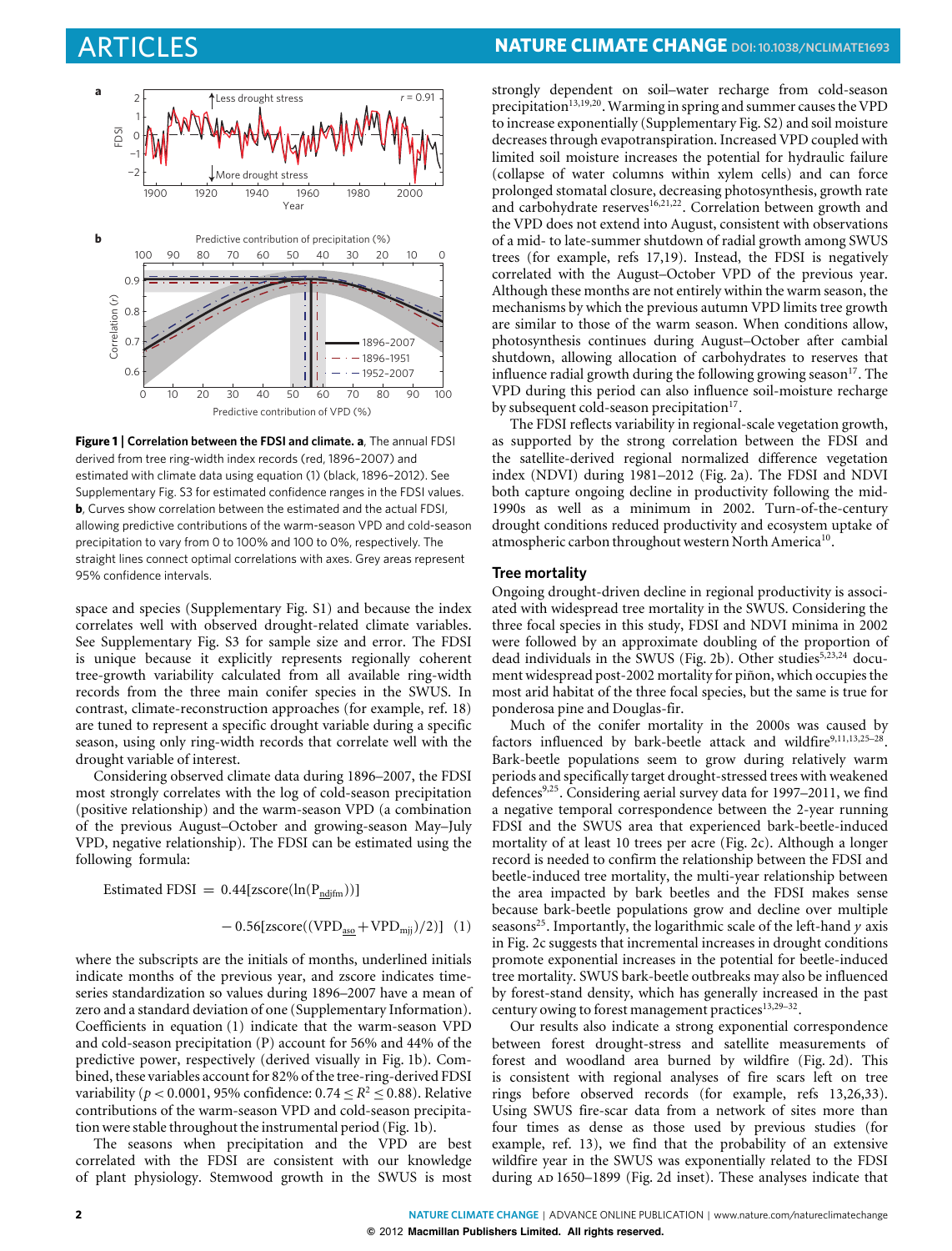

<span id="page-2-0"></span>**Figure 2** | **Measurements of forest productivity and mortality overlaid on the FDSI (red, right** *y* **axis). a**, The annual average late-June to early-August NDVI calculated from satellite (1981–1999: AVHRR, 2000–2012: MODIS) imagery. **b**, Annual forest inventory and analysis measurements of the percentage of standing dead trees in the SWUS for the three most common conifer species. Error bars represent standard deviation of the percentage dead when each year's forest inventory and analysis measurements are randomly resampled 1,000 times (Supplementary Information). **c**, Aerial-survey-derived estimates of the area where ≥ 10 trees per acre were killed by bark-beetle attack. **d**, Satellite-derived moderately and severely burned forest and woodland area in the SWUS. See Supplementary Information and Supplementary Fig. S4 for methods to calculate burned area. The inset shows the percentage of years within a given FDSI class that were top-10% fire-scar years during AD 1650–1899 (the horizontal line is at the expected frequency of 10%, bins are 0.25 FDSI units wide). In all panels, the FDSI values for 2008–2012 (open red squares) were estimated by applying climate data to equation [\(1\).](#page-1-1) Note the inverted *y* axes for the FDSI in **b**–**d**.

drought has been, and remains, a primary driver of widespread wildfires in the SWUS.

Given the exponential relationships established between the FDSI and tree mortality, severe drought events before the observed record probably coincided with widespread tree mortality. As observed climate and mortality data are unavailable for much of the past millennium, we use the FDSI record to identify other severe drought events likely to have caused widespread mortality since AD 1000 [\(Fig. 3\)](#page-2-1). A drought event is defined as any period greater than three years when the mean FDSI is negative, the FDSI is not positive for two consecutive years $34$ , and the FDSI is less than two standard deviation units below the 1896–2007 mean for at least one year. Drought-event strength is the sum of the FDSI values during the event. Updating the FDSI for 2008–2012 with the FDSI values estimated from equation [\(1\)](#page-1-1), three drought events have occurred within the observed climate record: the present drought (2000–2012, the fifth strongest since AD 1000), 1945–1964 (the sixth strongest) and 1899–1904 (the seventeenth strongest; [Fig. 3\)](#page-2-1). The prolonged 1945–1964 event was indeed associated with extensive tree mortality in the SWUS as indicated by documentation



<span id="page-2-1"></span>**Figure 3** | **Eleven-year smoothed FDSI for AD 1000–2012.** Black area: 95% confidence range of the FDSI, representing the range of FDSI values expected if all 335 chronologies were available. Vertical grey areas highlight drought events.

of bark-beetle outbreaks<sup>30,35</sup>, anomalously large wildfires<sup>31,[32](#page-5-9)</sup> and widespread die-off of conifers<sup>30,[31](#page-5-15),35</sup>. The 1899–1904 drought was also associated with forest declines<sup>36</sup>, although little documented.

Before the 1900s, the 1572–1587 event was the most recent event exceeding the severity of the present event [\(Fig. 3\)](#page-2-1). This megadrought event<sup>37,[38](#page-5-18)</sup> ranks as the fourth most severe since ad 1000 and the most severe since 1300. Although direct mortality observations are not available for the 1500s event, studies of forest age structure document a scarcity of trees on today's landscape that began growing before the late 1500s (refs [13](#page-4-7)[,31\)](#page-5-15). As lifespans of SWUS conifers often greatly exceed 400 years, the scarcity of trees preceding the 1500s event indicates that intense drought conditions probably led to deaths of a large proportion of trees living at the time. Before the late 1500s, the correspondence between records of conifer pollen buried at archaeological sites and tree-ring widths<sup>39</sup> suggests that widespread tree mortality (indicated by pollen) co-occurred with massive droughts in the 1200s (indicated by tree rings). Notably, ancient Puebloan populations and land-use practices were in great flux during this time, confounding the attribution of a dominant cause of the 1200s forest decline<sup>40</sup>.

#### **Future forest drought-stress**

The ongoing VPD-dominated drought event [\(Fig. 4a](#page-3-0)) is consistent with climate-model projections (phase 3 of the Coupled Model Intercomparison Project (CMIP3)) of increasing warm-season VPD (∼3*.*6% decade−1) throughout the rest of the twenty-first century in response to business-as-usual greenhouse-gas emissions scenarios<sup>41</sup> (SRES A2; [Fig. 4a](#page-3-0) and Supplementary Fig. S6 for alternative emissions scenarios: SRES A1B and B1). Dynamically downscaled (0*.*5◦ geographic resolution) model projections indicate similar increases in the VPD [\(Fig. 4a](#page-3-0) and Supplementary Information). Furthermore, most models project a slight decrease in cold-season precipitation during the second half of this century (∼ − 1*.*25% decade−1, [Fig. 4c](#page-3-0)). Applying model projections to equation [\(1\)](#page-1-1), all models indicate negative FDSI trends throughout the twenty-first century [\(Fig. 4d](#page-3-0)). By 2050, the ensemble mean FDSI is consistently more severe than that of any megadrought since at least AD 1000 (megadrought conditions are surpassed by 2070 in the most optimistic B1 emissions scenario, Supplementary Fig. S6d). Notably, projections of the FDSI are more severe than projections of gross water balance (precipitation–evaporation) because waterbalance projections are influenced more by decreased cold-season precipitation than by increased warm-season VPD (ref. [15\)](#page-4-9).

FDSI projections suggest that SWUS forest drought-stress is entering a new era where natural oscillations such as those apparent in [Fig. 3](#page-2-1) are superimposed on, and overwhelmed by, a trend towards more intense drought stress. As the VPD diverges from the range of observed variability, nonlinear effects may alter drought impacts on forests (for example, Fig. 5 in ref. [42\)](#page-5-22). During the observed record, equation [\(1\)](#page-1-1) was a better predictor of the FDSI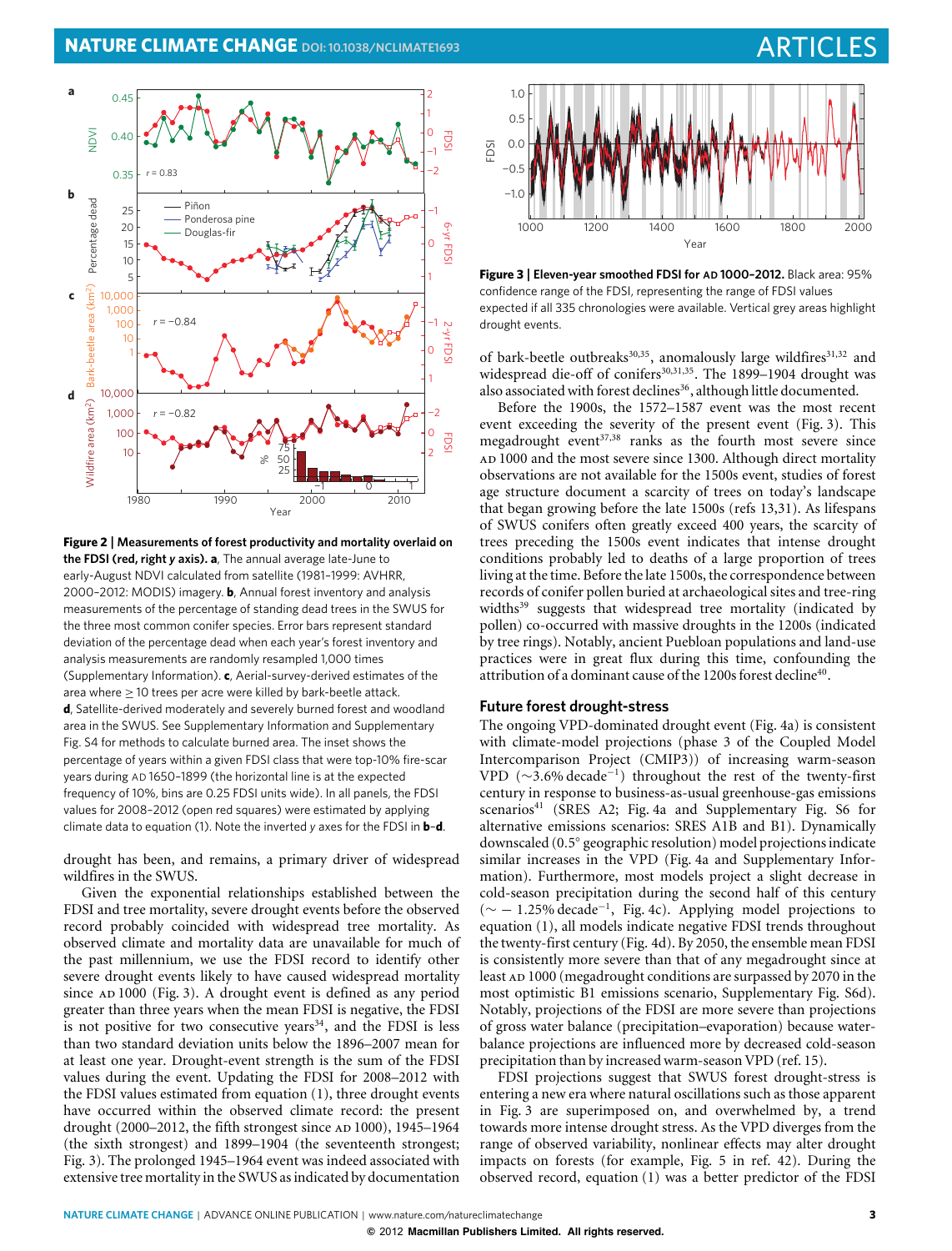

<span id="page-3-0"></span>**Figure 4** | **Observed and modelled climate and forest drought-stress. a-d**, The warm-season VPD (**a**), warm-season  $T_{\text{max}}$  (**b**), cold-season precipitation (**c**) and the FDSI (**d**). Black: observed records. Coloured bold lines: CMIP3 ensemble mean values. Shading around time series: inner 50% of CMIP3 values. Green time series: 2042–2069 dynamically downscaled NARCCAP ensemble mean values. Horizontal brown line and shading in **d** show the mean and 95% confidence FDSI values of the most severe 50% of years during the 1572–1587 megadrought. The horizontal grey lines show the anomaly in standard deviations from the observed 1896–2007 mean (right *y* axis). See Supplementary Figs S5 and S6 for individual model projections and alternative emissions scenarios.

in years of relatively high drought-stress (Supplementary Fig. S7). This may indicate that forest sensitivity intensifies as drought intensifies, consistent with exponential relationships between the FDSI and tree mortality [\(Fig. 2c](#page-2-0),d). Interestingly, the observed intensification of drought sensitivity during high drought-stress years was mainly due to heightened sensitivity to variability in cold-season precipitation (Supplementary Fig. S7a,b,g). This may mean that cold-season precipitation will gain relative importance as drought intensifies in the coming decades. To account for this and other possible nonlinear effects, we estimated the future FDSI where the relative predictive contributions of cold-season precipitation and the warm-season VPD are forced to vary. Reducing the future predictive contribution of the warm-season VPD to 25%—less than half the observed contribution—and increasing the contribution of cold-season precipitation to 75%, the ensemble mean FDSI is still estimated to equal or exceed 1500s megadrought levels by the 2060s in a business-as-usual emissions scenario (Supplementary Fig. S8a). In the hypothetical case that climate models have overpredicted VPD trends by a factor of two, possibly influenced by model misrepresentation of SWUS monsoon characteristics, megadrought levels are still surpassed during the late twenty-first century (Supplementary Fig. S8d).

Importantly, forest-decline events are particularly sensitive to extreme conditions [\(Fig. 2c](#page-2-0),d). As widespread forest decline seems to have occurred during the 1572–1587 megadrought, we treat the mean FDSI during the most extreme half of the years during this period as a forest-stress benchmark signifying a level of extreme



<span id="page-3-1"></span>**Figure 5** | **Extreme drought stress. a**, Cumulative distribution functions of tree-ring derived FDSI during AD 1000–2007 (black) and model-projected FDSI during AD 2000–2100 for the A2 (red), A1B (green) and B1 (blue) emissions scenarios. Brown line: mean FDSI during the most extreme half of the 1572–1587 megadrought. **b**, Fifty-year running frequency of annual FDSI values more negative than the mean FDSI during the most negative half of the years during the 1572–1587 megadrought. The colours in **b** represent the same as in **a**. Shaded areas: 95% confidence ranges for tree-ring-derived values and inner-quartile values for model ensemble projections.

drought-stress likely to correspond with widespread forest decline (benchmark FDSI =  $-1.41$ ). Although the 1200s megadrought was longer, the 1500s megadrought was more extreme. During ad 1000–2007, 4.8% of the FDSI values were more negative than the 1500s benchmark, and the highest 50-year frequency of benchmark years was 18% during 1247–1296. During the present drought event, 4 of the 13 years (31%) qualify as benchmark years. On the basis of ensemble mean projections, 59% of years will be benchmark years during 2000–2100 assuming the A2 emissions scenario [\(Fig. 5a](#page-3-1)), and the frequency of benchmark years is projected to reach approximately 80% during the second half of this century [\(Fig. 5b](#page-3-1)). Assuming the most optimistic emissions scenario (B1), this value is 53%. Very extreme FDSI values of less then −3 (unprecedented during 1000–2012) are projected to occur with a frequency of approximately 20% in the twenty-first century (A2 scenario, [Fig. 5b](#page-3-1)).

Projections of increased forest drought-stress and tree mortality are relevant throughout the SWUS, not only to the most droughtprone sites. Recent bark-beetle- and wildfire-induced tree mortality has occurred approximately uniformly among a wide variety of SWUS sites ranging from very drought prone to less drought prone than average [\(Fig. 6a](#page-4-14),b; see Supplementary Methods). Mortality has been less common within the ∼20% of forest area least prone to drought (high cold-season precipitation, low warmseason VPD). Observed exponential relationships between the FDSI and forest-decline processes suggest that less drought-prone SWUS forests may become progressively more vulnerable to forest decline processes and mortality as the warm-season VPD increases. Furthermore, regeneration of common conifer species in the SWUS generally occurs in pulses linked to wet/cool conditions<sup>13</sup>, and often requires the presence of parent tree sources<sup>32</sup>. Loss of mature trees across increasingly large areas due to high-severity fires and bark-beetle-induced mortality [\(Fig. 2c](#page-2-0),d and Supplementary Fig. S9b), coupled with ongoing and projected increases in drought stress due to climate change [\(Fig. 4\)](#page-3-0), means that species-specific tree regeneration needs are increasingly less likely to be met after disturbance<sup>43</sup>. This increases the risks of long-term forest structural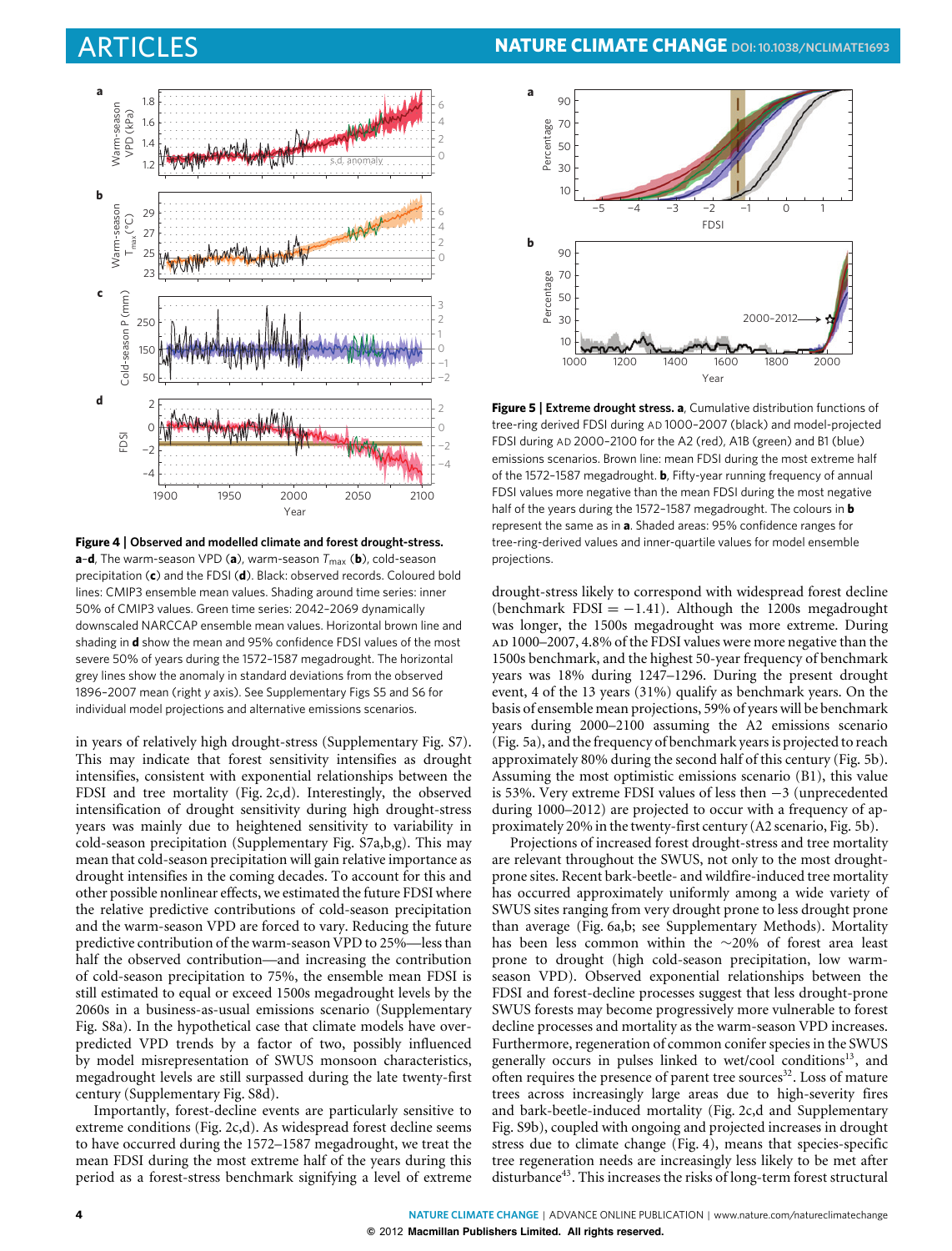

<span id="page-4-14"></span>**Figure 6** | **Where have trees died?** The *x* axis represents a long-term drought-stress gradient among SWUS forest grid cells. The grid cells with the most severe long-term drought-stress are on the left side of plots. **a**, The percentage of grid cells in each drought-stress class with ≥ 10 trees per acre killed by bark beetles during 1997–2011. **b**,The percentage of grid cells in each drought-stress class where moderate or severe wildfire occurred during 1984–2011. Horizontal dotted black lines in **a** and **b** indicate expected percentages if these mortality processes were spatially uniform. **c**, Probability distribution function of the average FDSI during 1896–2007 among SWUS forest grid cells. The site-specific FDSI (*x* axis) estimated using equation [\(1\).](#page-1-1) The methods are described in the Supplementary Information. Grey and white shading is intended to assist with interpretation.

and compositional changes and type conversions from forests to shrublands or grasslands (for example, refs [32](#page-5-9)[,44\)](#page-5-24).

## **Conclusions**

The warm-season VPD was at least as important as cold-season precipitation in dictating SWUS forest drought-stress during 1896–2007. The warm-season VPD has been particularly high since 2000 and is the primary driver of an ongoing drought-stress event that is more severe than any event since the late 1500s megadrought. The present event has been associated with regional-scale declines in canopy greenness and tree survival, due in part to large bark-beetle outbreaks and increasingly large wildfires. On the basis of an ensemble of climate-model projections, continued increases in the warm-season VPD will by the mid-twenty-first century force mean annual SWUS forest drought-stress levels to exceed the severity of the strongest megadroughts since at least AD 1000. Importantly, the warm-season VPD is largely driven by the maximum daily temperature  $(T_{\text{max}})$  in the SWUS. As such, warm-season  $T_{\text{max}}$ is nearly as effective as the warm-season VPD at predicting the FDSI (Supplementary Fig. S10). The importance of the VPD and temperature in dictating the FDSI, combined with the relatively high confidence in the projections of continued warming in the SWUS (ref. [45\)](#page-5-25), translates into a high confidence in projections of intensified forest drought-stress. The strong correspondence between forest drought-stress and tree mortality suggests that intensified drought-stress will be accompanied by increased forest decline. Importantly, human forest-management practices have profoundly influenced the regional wildfire regime over the past centur[y46](#page-5-26) and future practices will continue to influence the impacts

of drought on wildfire behaviour. Furthermore, there are many complex interactions not accounted for in this study, including interactions between disturbance processes<sup>29</sup>. We therefore constrain our quantitative projections to the FDSI and do not forecast absolute magnitudes of forest area impacted by bark beetles or wildfire.

The implications of this study extend beyond the well-studied SWUS region. Given that the ongoing SWUS drought event is probably a product of both natural and anthropogenic forcin[g47,](#page-5-27) it serves as a natural experiment where the recent forest response to drought may serve as a harbinger of how drought-sensitive forests globally may respond to warming<sup>1</sup>, with implications regarding terrestrial carbon budgets<sup>10</sup>. Model projections<sup>48,[49](#page-5-29)</sup> and observations<sup>50</sup> of a poleward expansion of the subtropics indicate that forests near the poleward edges of the subtropics may be particularly vulnerable to enhanced drought-induced tree mortality. This study indicates that if warming continues, increasing VPD and drought stress will continue to cause twenty-first-century readjustments to the SWUS forest structure, composition and distribution through amplified disturbance processes that have become increasingly evident regionally in recent decades (for example, Supplementary Fig. S9). Given the reproductive and dispersal limitations of dominant native tree species, climate-driven amplification of forest drought-stress and associated disturbance processes can be expected to force many landscapes in the SWUS and probably elsewhere towards vegetation-type conversions, with species distributions quite different from those familiar to modern civilization.

#### Received 21 March 2012; accepted 28 August 2012; published online 30 September 2012

#### **References**

- <span id="page-4-0"></span>1. Allen, C. D. *et al*. A global overview of drought and heat-induced tree mortality reveals emerging climate change risks for forests. *Forest Ecol. Manage.* **259,** 660–684 (2010).
- <span id="page-4-1"></span>2. Zhao, M. & Running, S. W. Drought-induced reduction in global terrestrial net primary production from 2000 through 2009. *Science* **329,** 940–943 (2010).
- <span id="page-4-2"></span>3. Van Mantgem, P. J. *et al*. Widespread increase of tree mortality rates in the western United States. *Science* **323,** 521–524 (2009).
- 4. Beck, P. S. A. *et al*. Changes in forest productivity across Alaska consistent with biome shift. *Ecol. Lett.* **14,** 373–379 (2011).
- <span id="page-4-4"></span>5. Breshears, D. D. *et al*. Regional vegetation die-off in response to global-change-type drought. *Proc. Natl Acad. Sci. USA* **102,** 15144–15148 (2005).
- 6. Phillips, O. L. *et al*. Drought sensitivity of the Amazon rainforest. *Science* **323,** 1344–1347 (2009).
- 7. Lewis, S. L., Brando, P. M., Phillips, O. L., van der Heijden, G. M. F. & Nepstad, D. The 2010 amazon drought. *Science* **331,** 554 (2011).
- 8. Peng, C. *et al*. A drought-induced pervasive increase in tree mortality across Canada's boreal forests. *Nature Clim. Change* **1,** 467–471 (2011).
- <span id="page-4-13"></span>9. Bentz, B. J. *et al*. Climate change and bark beetles of the western United States and Canada: Direct and indirect effects. *Bioscience* **60,** 602–613 (2010).
- <span id="page-4-3"></span>10. Schwalm, C. R. *et al*. Reduction in carbon uptake during turn of the century drought in western North America. *Nature Geosci.* **5,** 551–556 (2012).
- <span id="page-4-5"></span>11. Williams, A. P. *et al*. Forest responses to increasing aridity and warmth in the southwestern United States. *Proc. Natl Acad. Sci. USA* **107,** 21298–21294 (2010).
- <span id="page-4-6"></span>12. Weiss, J. L., Castro, C. L. & Overpeck, J. T. Distinguishing pronounced droughts in the southwestern United States: Seasonality and effects of warmer temperatures. *J. Clim.* **22,** 5918–5931 (2009).
- <span id="page-4-7"></span>13. Swetnam, T. W. & Betancourt, J. L. Mesoscale disturbance and ecological response to decadal climatic variability in the American Southwest. *J. Clim.* **11,** 3128–3147 (1998).
- <span id="page-4-8"></span>14. Diffenbaugh, N. S., Ashfaq, M. & Scherer, M. Transient regional climate change: Analysis of the summer climate response in a high-resolution, century-scale ensemble experiment over the continental United States. *J. Geophys. Res.* **116,** D24111 (2011).
- <span id="page-4-9"></span>15. Seager, R. *et al*. Model projections of an imminent transition to a more arid climate in southwestern North America. *Science* **316,** 1181–1184 (2007).
- <span id="page-4-10"></span>16. McDowell, N. G. *et al*. Mechanisms of plant survival and mortality during drought: Why do some plants survive while others succumb to drought? *New Phytol.* **178,** 719–739 (2008).
- <span id="page-4-11"></span>17. Fritts, H. C. *Tree Rings and Climate* (Academic, 1976).
- <span id="page-4-12"></span>18. Cook, E. R., Woodhouse, C. A., Eakin, C. M., Meko, D. M. & Stahle, D. W. Long-term aridity changes in the western United States. *Science* **306,** 1015–1018 (2004).